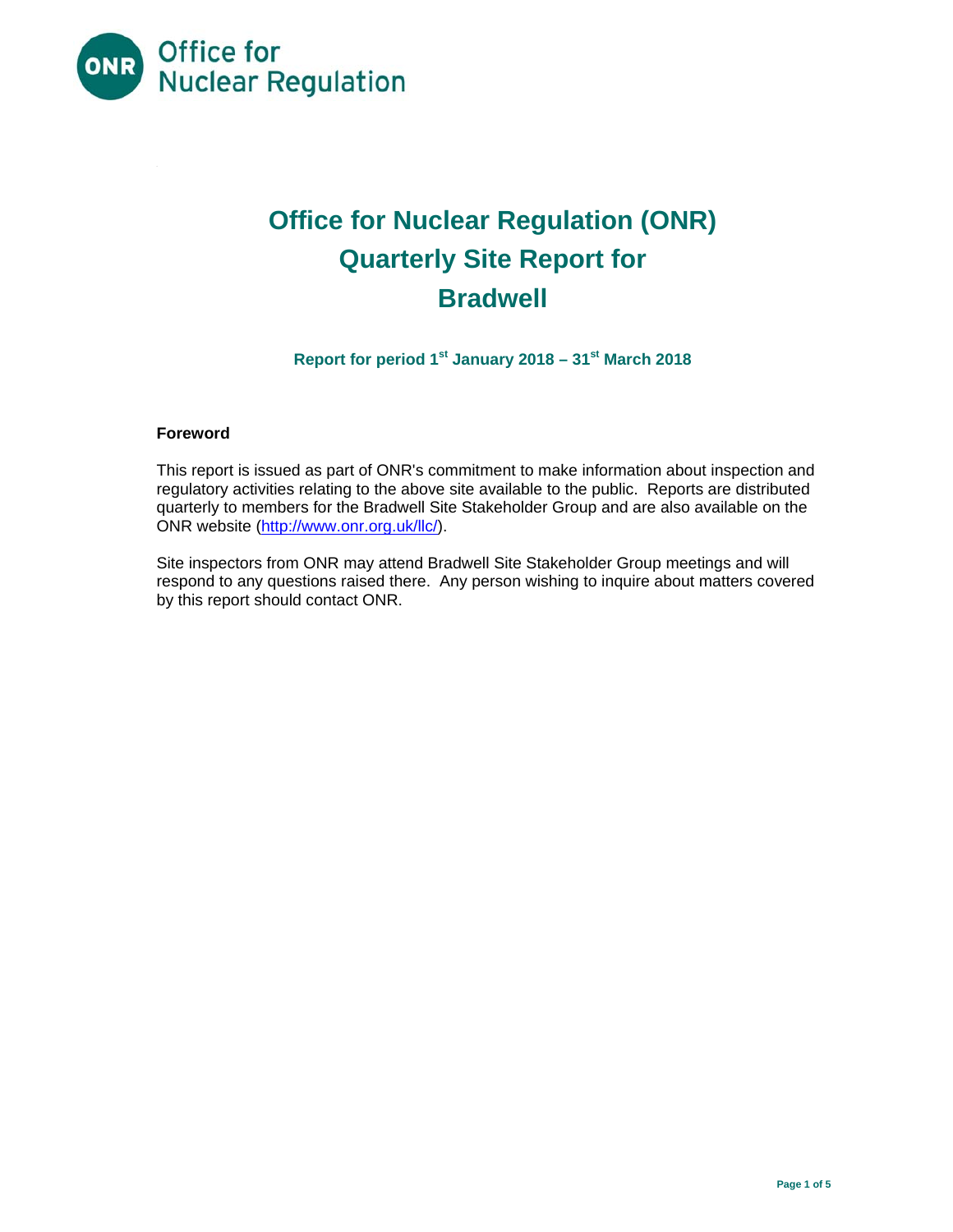# **TABLE OF CONTENTS**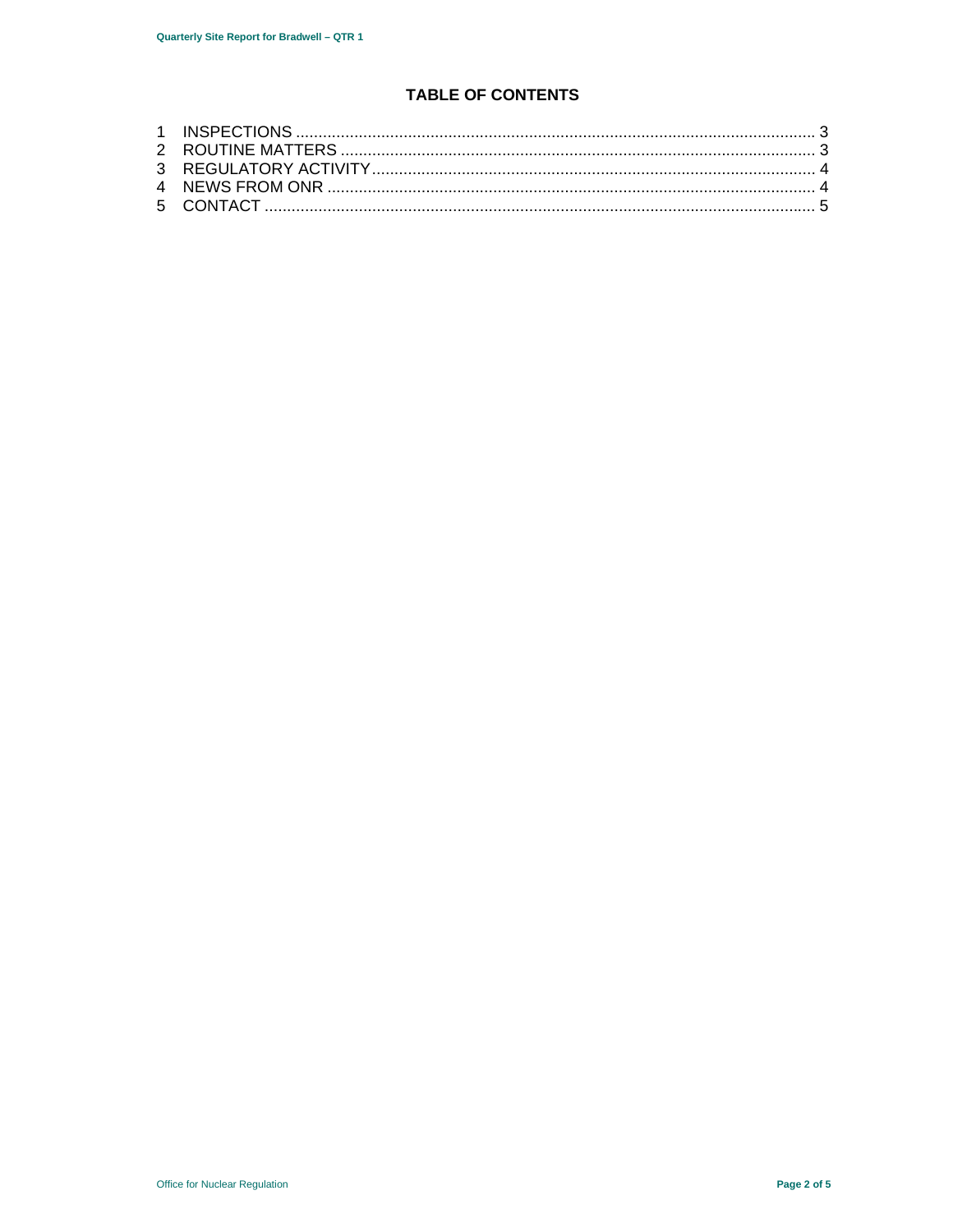#### **1 INSPECTIONS**

#### **1.1 Dates of inspection**

The ONR site inspector visited site on the following dates during the quarter:

30-31 January 2018

#### **1.2 ONR held meetings with Bradwell on the following dates during the quarter:**

The ONR held meetings with Bradwell site to discuss the assessment of the Bradwell Care and Maintenance (C&M) submission on the following dates.

- 8<sup>th</sup> January 2018
- $\bullet$  5<sup>th</sup> February 2018
- 1<sup>st</sup> March 208

The C&M safety submission has been submitted to ONR to justify the next phase of the sites operation.

#### **2 ROUTINE MATTERS**

#### **2.1 Inspections**

Inspections are undertaken as part of the process for monitoring compliance with:

- the conditions attached by ONR to the nuclear site licence granted under the Nuclear Installations Act 1965 (NIA65) (as amended);
- **the Energy Act 2013:**
- the Health and Safety at Work Act 1974 (HSWA74);
- regulations made under HSWA74, for example the Ionising Radiations Regulations 1999 (IRR99) and the Management of Health and Safety at Work Regulations 1999 (MHSWR99); and
- the Nuclear Industry Security Regulations (NISR) 2003.

The inspections entail monitoring licensee's actions on the site in relation to incidents, operations, maintenance, projects, modifications, safety case changes and any other matters that may affect safety. The licensee is required to make and implement adequate arrangements under conditions attached to the licence in order to ensure legal compliance. Inspections seek to judge both the adequacy of these arrangements and their implementation.

In this period, the routine inspection of the site focussed on the preparations for entry to Care and Maintenance (C&M) scheduled for the second half of 2018 where the site will be left in a static quiescent state and managed remotely from the Sizewell A site. A lot of work is being undertaken on the site to complete the physical preparation of site for C&M. A programme of site exchange visits with staff from Sizewell A is in progress to provide the necessary knowledge and experience of the site and its operation. The suite of operating and maintenance procedures is in preparation and ONR is monitoring this work and sampling as appropriate.

ONR is continuing its assessment of the Bradwell Care and Maintenance Safety Case and has completed the initial assessment phase. The assessment is now moving into checks on the commissioning programme for the new arrangements and readiness inspections. There is still much work to complete to put the necessary procedures and arrangements in place for Care and Maintenance and Site continues to engage constructively with ONR to provide responses to the observations and issues being raised.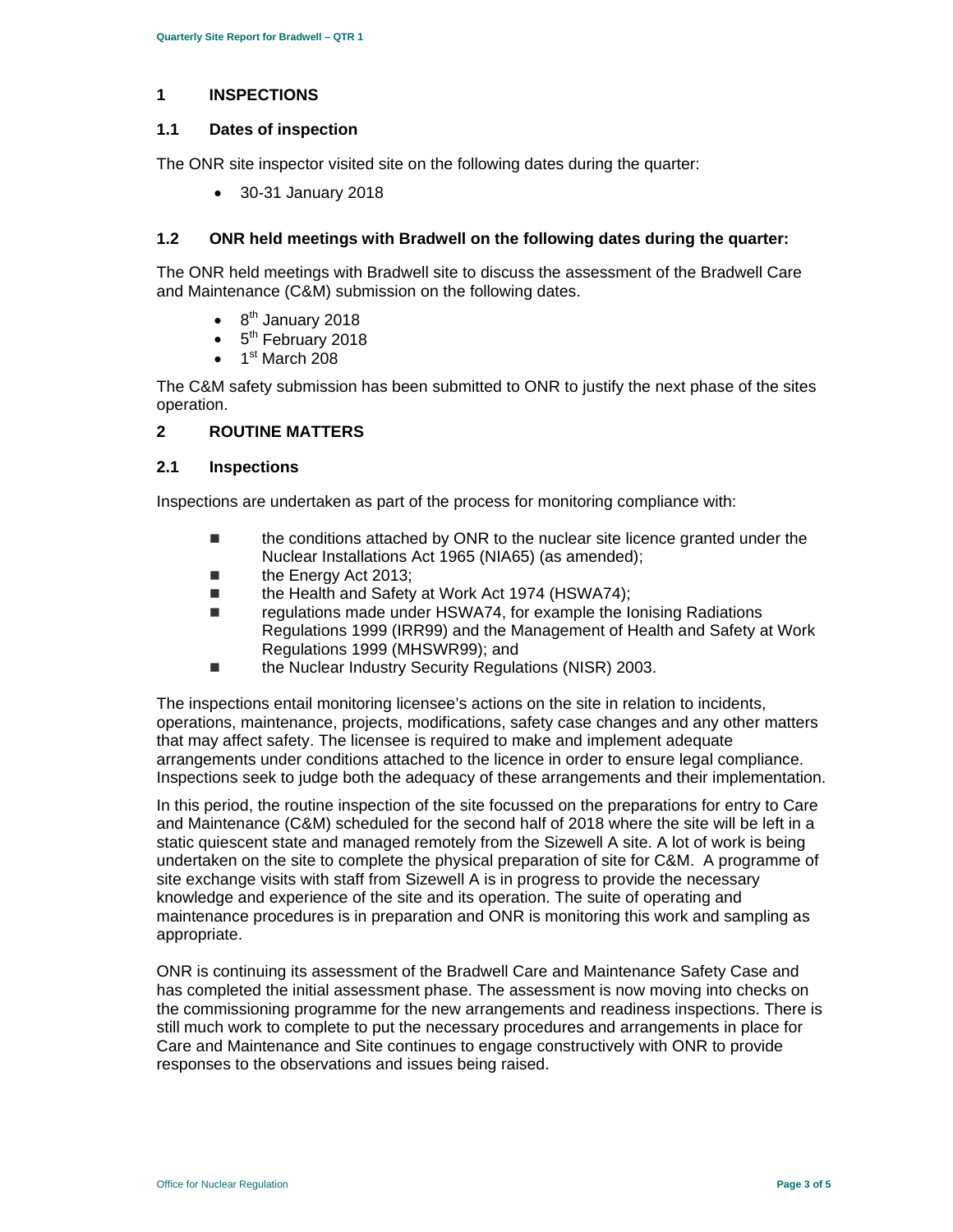# **2.3 NON-ROUTINE MATTERS**

Licensees are required to have arrangements to respond to non-routine matters and events and report significant events to ONR. ONR inspectors judge the adequacy of the licensee's response, including actions taken to implement any necessary improvements. There were no events of significance to report during this period.

## **3 REGULATORY ACTIVITY**

ONR may issue formal documents to ensure compliance with regulatory requirements. Under nuclear site licence conditions, ONR issues regulatory documents, which either permit an activity or require some form of action to be taken; these are usually collectively termed 'Licence Instruments' (LIs), but can take other forms. In addition, inspectors may issue Enforcement Notices to secure improvements to safety.

No formal licence instruments have been issued by ONR during this period.

Reports detailing ONR's regulatory decisions can be found on the ONR website at http://www.onr.org.uk/pars/.

### **4 NEWS FROM ONR**

For the latest news and updates from ONR, please visit the ONR website and sign up for our e-bulletin (http://www.onr.org.uk/ebulletin/index.htm).

In January 2018, ONR received the results of its first external stakeholder survey which was undertaken by YouGov on behalf of ONR. A broad range of stakeholders were invited to participate in an online survey, with 351 responses received. In addition to the online survey, a number of in depth interviews were also completed with stakeholders. While overall the results demonstrate ONR is seen as a high performing organisation with good levels of stakeholder confidence, there are areas where improvements can be made and we will be working with our divisions on those in the coming months. Further details about the survey results can be found in our March 2018 newsletter which is available on ONR's website.

In February 2018, ONR held its first webinar following the publication of the 'Guide to enabling regulation in practice.' Chief Nuclear Inspector, Mark Foy and Deputy Chief Inspector, Mike Finnerty, were on hand to answer questions about the guide which has been designed to illustrate working examples of enabling regulation in practice. This is a new channel of communication for ONR and we'll be holding further webinars on different topics over the coming months. If you would like to join future webinars then please get in touch with the ONR Communications team via contact@onr.gov.uk

In March 2018, ONR held the first of two meetings this year with representatives from across the NGO community. Held in Birmingham, the meeting was attended by 15 NGO representatives from 11 different organisations. Topics discussed included: Domestic Safeguards pending the withdrawal of the UK from Euratom; Emergency Planning Arrangements; and the ONR Stakeholder Survey results. The next meeting is scheduled to take place in October 2018. We are keen to increase the number of people engaging with ONR on nuclear safety and security issues and would like to invite members of SSGs, and LLCs to join our engagement programme. For more details please get in touch via contact@onr.gov.uk